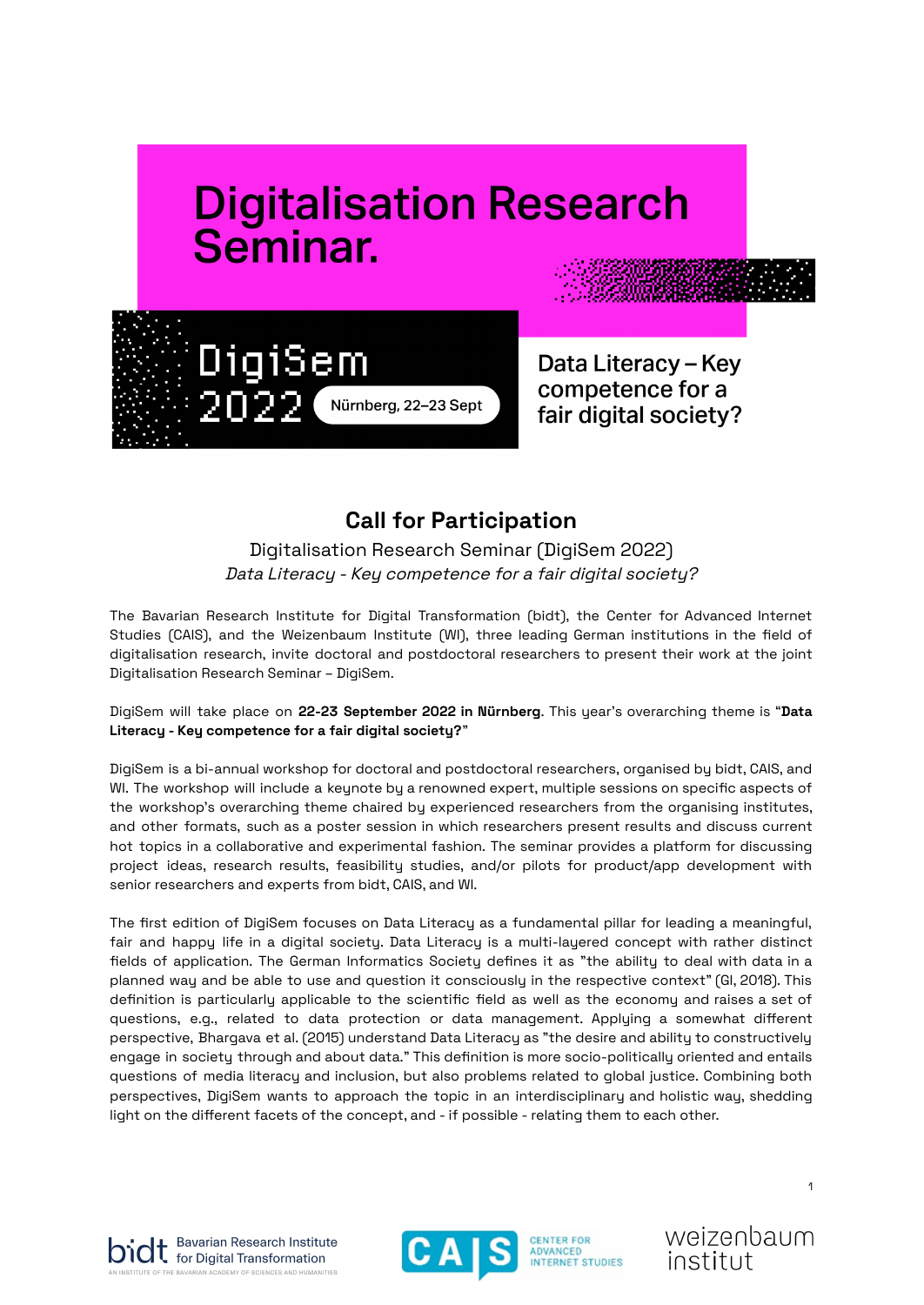# **Keynote**

The keynote at DigiSem 2022 will discuss Data Literacy as an overall necessity for education, science, economy and society. It will introduce five guiding principles that characterise the importance and role of Data Literacy. Based on this it will propose different digital formats for learners to acquire knowledge, skills, and qualifications in this field and to develop relevant values and attitudes to deal with data in a conscious, critical, and ethically sound manner.

The keynote will be delivered by **Florian Rampelt** who co-authored the Data [Literacy](https://www.stifterverband.org/data-literacy-charter) Charter of the German Stifterverband and heads the AI [Campus](https://ki-campus.org/?locale=en), a diqital learning platform for Artificial Intelligence.

# **References**

Gesellschaft für Informatik (2018). Data Literacy und Data Science Education: Digitale Kompetenzen in der Hochschulausbildung (Policy Paper). https://bit.ly/3rXke1i

Bhargava et al. (2015). Beyond Data Literacy: Reinventing Community Engagement and Empowerment in the Age of Data (White Paper). <https://bit.ly/3vnaK1v>

# **Topics**

We invite submissions addressing topics, such as:

- **o** Data Literacy as a basic prerequisite for a digital (knowledge) society
- **o** Data ownership and ethics: knowledge and skills involved in acquiring, processing and protecting data
- **o** Data justice, the digital/algorithmic divide, and digital inclusion
- **o** Challenges for Data Literacy in education, training, and lifelong learning
- **o** Digital tools and technologies as support and/or barrier for Data Literacy

Accepted submissions may be presented either orally (approx. 30 min slots including discussion) or as a poster, depending on own preferences and the Programme Committee's recommendation. Abstracts of accepted submissions will also be collectively published on the institutions' websites. Sessions will be chaired by experts from the convening institutions.

### **Important Dates**

CfP opens: 4 May 2022 Deadline for abstract submission: 17 June 2022 Notification of acceptance: 2 August 2022 Deadline for final abstract: 12 September 2022 Registration opens: 4 August 2022 Deadline for registration: 2 September 2022 Workshop Date: 22-23 September 2022

### **How to apply**

Submissions should address an original research question and present (preliminary) results addressing that question. Inter- and transdisciplinary work is particularly encouraged. Please submit an extended abstract as PDF, no longer than 2 pages, excluding references. Submissions should be uploaded by 17 June 2022 via EasuChair.

Your submission will be reviewed anonymously, please avoid information in your abstract that could point to your authorship (including information in references and notes).

After review through the Programme Committee, you will be notified by the beginning of August 2022 whether your submission has been accepted.







weizenbaum institut